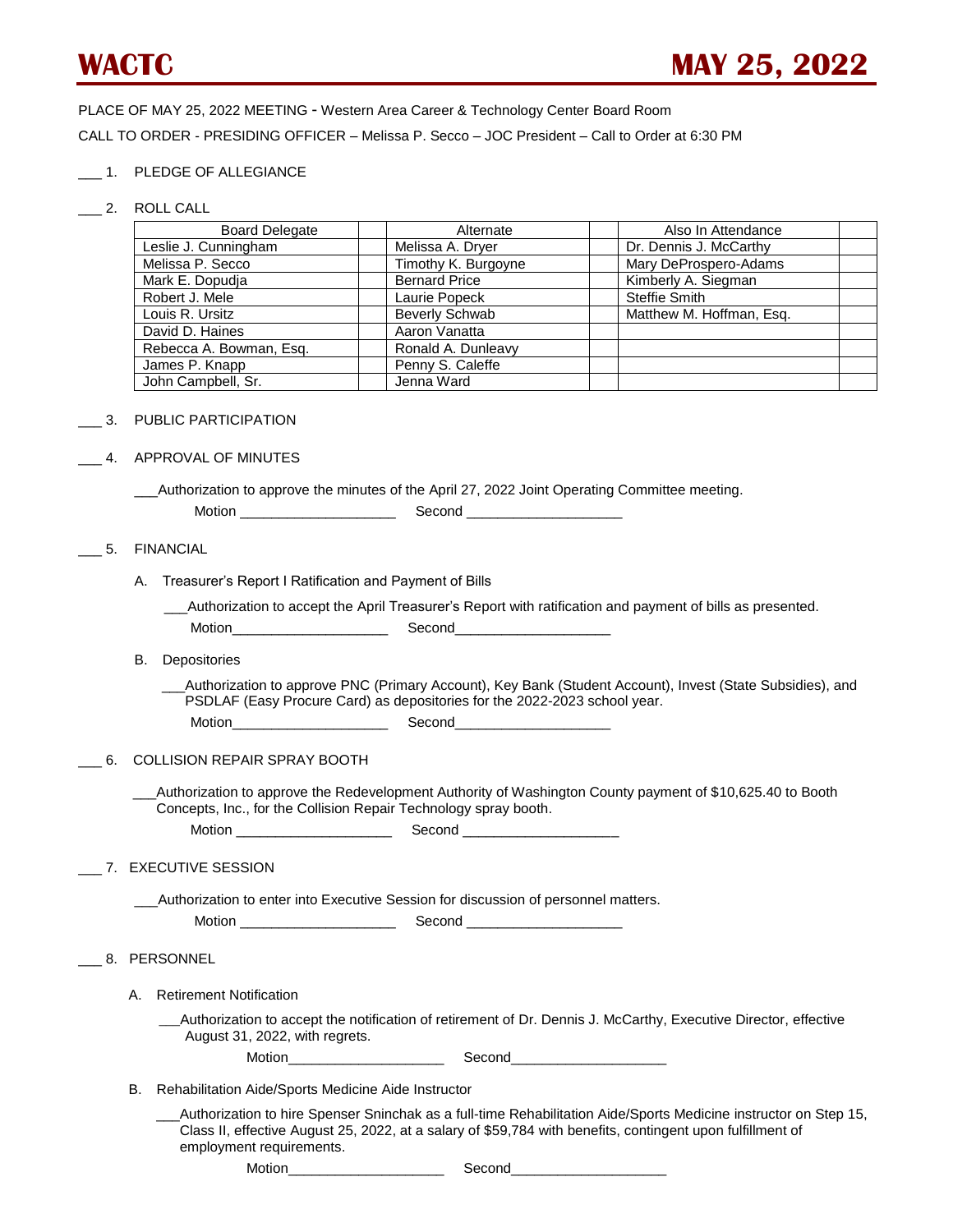|     | C. | Perkins Coordinator/Career Counselor                                                                                                                                                                                           |                                                                                                                                                                                                                                                                                                                                                                                                                                                                                                                                                                                                                                                                                                                                                                                                                                                                                                                                                                                                                                                           |  |
|-----|----|--------------------------------------------------------------------------------------------------------------------------------------------------------------------------------------------------------------------------------|-----------------------------------------------------------------------------------------------------------------------------------------------------------------------------------------------------------------------------------------------------------------------------------------------------------------------------------------------------------------------------------------------------------------------------------------------------------------------------------------------------------------------------------------------------------------------------------------------------------------------------------------------------------------------------------------------------------------------------------------------------------------------------------------------------------------------------------------------------------------------------------------------------------------------------------------------------------------------------------------------------------------------------------------------------------|--|
|     |    |                                                                                                                                                                                                                                | Authorization to hire Randy Reed as a full-time, 240-day Perkins Coordinator/Career Counselor effective<br>July 1, 2022, at a salary of \$79,600, with benefits, contingent upon fulfillment of employment requirements.                                                                                                                                                                                                                                                                                                                                                                                                                                                                                                                                                                                                                                                                                                                                                                                                                                  |  |
|     |    |                                                                                                                                                                                                                                |                                                                                                                                                                                                                                                                                                                                                                                                                                                                                                                                                                                                                                                                                                                                                                                                                                                                                                                                                                                                                                                           |  |
|     |    | D. Principal                                                                                                                                                                                                                   |                                                                                                                                                                                                                                                                                                                                                                                                                                                                                                                                                                                                                                                                                                                                                                                                                                                                                                                                                                                                                                                           |  |
|     |    | employment requirements.                                                                                                                                                                                                       | __Authorization to hire ___________________________________ as Western Area CTC Principal effective July 1, 2022, at<br>a salary of \$85,000, with benefits, to work 260 days, with a 1-year contract, contingent upon fulfillment of                                                                                                                                                                                                                                                                                                                                                                                                                                                                                                                                                                                                                                                                                                                                                                                                                     |  |
|     |    |                                                                                                                                                                                                                                |                                                                                                                                                                                                                                                                                                                                                                                                                                                                                                                                                                                                                                                                                                                                                                                                                                                                                                                                                                                                                                                           |  |
|     | Е. | <b>Practical Nursing Instructor Resignation</b>                                                                                                                                                                                |                                                                                                                                                                                                                                                                                                                                                                                                                                                                                                                                                                                                                                                                                                                                                                                                                                                                                                                                                                                                                                                           |  |
|     |    |                                                                                                                                                                                                                                | _Authorization accept the resignation of Practical Nursing clinical instructor Judith Beck effective June 11, 2022.                                                                                                                                                                                                                                                                                                                                                                                                                                                                                                                                                                                                                                                                                                                                                                                                                                                                                                                                       |  |
|     | F. | <b>Practical Nursing Instructor</b>                                                                                                                                                                                            |                                                                                                                                                                                                                                                                                                                                                                                                                                                                                                                                                                                                                                                                                                                                                                                                                                                                                                                                                                                                                                                           |  |
|     |    | \$30.50 per hour effective June 8, 2022.                                                                                                                                                                                       | Authorization to hire Melissa Patterson as a part-time Practical Nursing program clinical instructor to be paid                                                                                                                                                                                                                                                                                                                                                                                                                                                                                                                                                                                                                                                                                                                                                                                                                                                                                                                                           |  |
|     |    | Motion Second Second Second Second Second Second Second Second Second Second Second Second Second Second Second Second Second Second Second Second Second Second Second Second Second Second Second Second Second Second Secon |                                                                                                                                                                                                                                                                                                                                                                                                                                                                                                                                                                                                                                                                                                                                                                                                                                                                                                                                                                                                                                                           |  |
|     |    | 9. 2022-2023 SCHOOL POLICE OFFICER AGREEMENT                                                                                                                                                                                   |                                                                                                                                                                                                                                                                                                                                                                                                                                                                                                                                                                                                                                                                                                                                                                                                                                                                                                                                                                                                                                                           |  |
|     |    |                                                                                                                                                                                                                                | _Authorization to approve the 2022-2023 School Police Officer employment agreement as presented.                                                                                                                                                                                                                                                                                                                                                                                                                                                                                                                                                                                                                                                                                                                                                                                                                                                                                                                                                          |  |
|     |    | Motion________________________                                                                                                                                                                                                 | Second_______________________                                                                                                                                                                                                                                                                                                                                                                                                                                                                                                                                                                                                                                                                                                                                                                                                                                                                                                                                                                                                                             |  |
|     |    | 10. PROGRAM CURTAILMENT                                                                                                                                                                                                        |                                                                                                                                                                                                                                                                                                                                                                                                                                                                                                                                                                                                                                                                                                                                                                                                                                                                                                                                                                                                                                                           |  |
|     |    |                                                                                                                                                                                                                                |                                                                                                                                                                                                                                                                                                                                                                                                                                                                                                                                                                                                                                                                                                                                                                                                                                                                                                                                                                                                                                                           |  |
|     |    | year.                                                                                                                                                                                                                          | Authorization is requested to adopt the following resolution for the curtailment and elimination of the Emergency &<br>Protective Services program and program instructor position effective upon the conclusion of the 2023-2024 school                                                                                                                                                                                                                                                                                                                                                                                                                                                                                                                                                                                                                                                                                                                                                                                                                  |  |
|     |    | year."                                                                                                                                                                                                                         | "The Joint Operating Committee concurs with the recommendation of the Superintendent of Record for the<br>curtailment and elimination of the Emergency & Protective Services program and the elimination of the program<br>instructor position effective upon the conclusion of the 2023-2024 school year, due to a substantial decline in pupil<br>enrollment in such program for the 2022-2023 school year and to conform to standards of organization required by<br>law or recommended by the Pennsylvania Department of Education. The Joint Operating Committee hereby directs<br>the Superintendent of Record to notify the Pennsylvania Department of Education in accordance with Section<br>1124(2) of the Public School Code of the curtailment of the Emergency & Protective Services program. The Joint<br>Operating Committee further approves the furlough or non-renewal of the affected employee on the basis of the<br>curtailment of the Emergency & Protective Services program effective upon the conclusion of the 2023-2024 school |  |
|     |    | Motion_______________________                                                                                                                                                                                                  | Second________________________                                                                                                                                                                                                                                                                                                                                                                                                                                                                                                                                                                                                                                                                                                                                                                                                                                                                                                                                                                                                                            |  |
| 11. |    | <b>REPORTS</b>                                                                                                                                                                                                                 |                                                                                                                                                                                                                                                                                                                                                                                                                                                                                                                                                                                                                                                                                                                                                                                                                                                                                                                                                                                                                                                           |  |
|     |    | Superintendent of Record                                                                                                                                                                                                       |                                                                                                                                                                                                                                                                                                                                                                                                                                                                                                                                                                                                                                                                                                                                                                                                                                                                                                                                                                                                                                                           |  |
|     |    | May 19th PAC Meeting                                                                                                                                                                                                           |                                                                                                                                                                                                                                                                                                                                                                                                                                                                                                                                                                                                                                                                                                                                                                                                                                                                                                                                                                                                                                                           |  |
|     |    | Solicitor                                                                                                                                                                                                                      |                                                                                                                                                                                                                                                                                                                                                                                                                                                                                                                                                                                                                                                                                                                                                                                                                                                                                                                                                                                                                                                           |  |
|     |    | <b>Executive Director</b>                                                                                                                                                                                                      |                                                                                                                                                                                                                                                                                                                                                                                                                                                                                                                                                                                                                                                                                                                                                                                                                                                                                                                                                                                                                                                           |  |
|     |    | ___Sports Medicine Update                                                                                                                                                                                                      |                                                                                                                                                                                                                                                                                                                                                                                                                                                                                                                                                                                                                                                                                                                                                                                                                                                                                                                                                                                                                                                           |  |
|     |    | _50 <sup>th</sup> Anniversary Update                                                                                                                                                                                           |                                                                                                                                                                                                                                                                                                                                                                                                                                                                                                                                                                                                                                                                                                                                                                                                                                                                                                                                                                                                                                                           |  |
|     |    | Interview Status of Open Positions                                                                                                                                                                                             |                                                                                                                                                                                                                                                                                                                                                                                                                                                                                                                                                                                                                                                                                                                                                                                                                                                                                                                                                                                                                                                           |  |
|     |    | Positions Still Open                                                                                                                                                                                                           |                                                                                                                                                                                                                                                                                                                                                                                                                                                                                                                                                                                                                                                                                                                                                                                                                                                                                                                                                                                                                                                           |  |
|     |    | Practical Nursing Program Administrator                                                                                                                                                                                        |                                                                                                                                                                                                                                                                                                                                                                                                                                                                                                                                                                                                                                                                                                                                                                                                                                                                                                                                                                                                                                                           |  |
|     |    | Custodial/Maintenance Worker                                                                                                                                                                                                   |                                                                                                                                                                                                                                                                                                                                                                                                                                                                                                                                                                                                                                                                                                                                                                                                                                                                                                                                                                                                                                                           |  |